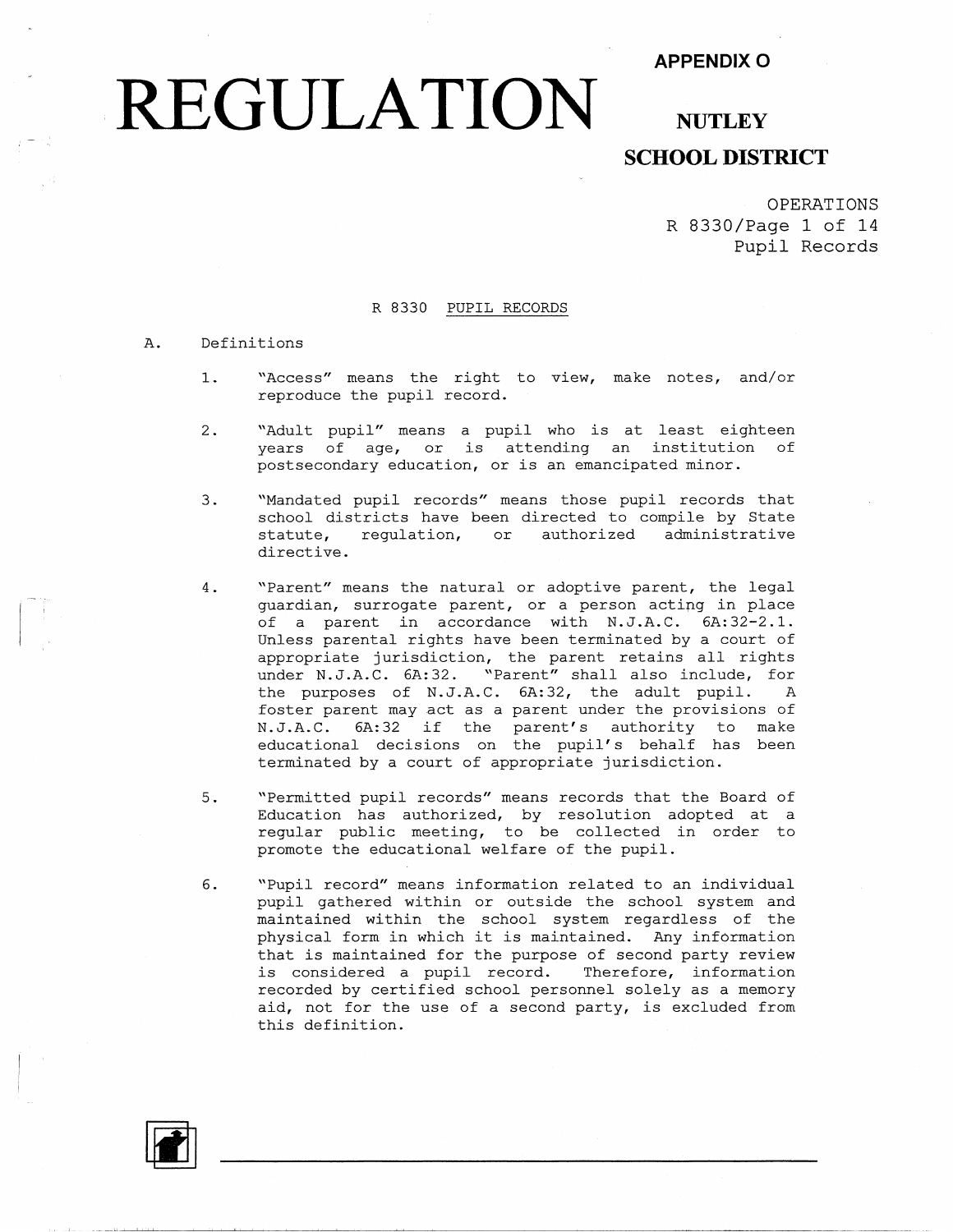**SCHOOL DISTRICT** 

OPERATIONS R 8330/Page 2 of 14 Pupil Records

- 7. "Parent surrogate (s)" means an individual or individuals approved by the Board in accordance with N.J.A.C. 6A:14- 2.2 to act on behalf of a pupil whose parent  $(s)$  is not available to assure the pupil's educational rights.
- 8. "Pupil information directory" means a publication of the district which includes the following information relating to a pupil: the pupil's name, grade level, date and place of birth, dates of attendance, major field of study, participation in officially recognized activities, weight and height relating to athletic team membership, degrees, awards, the most recent educational agency attended by the pupil, and other similar information.

#### B. General Considerations

- 1. Pupil records shall contain only such information as is relevant to the education of the pupil and is objectively based on the personal observations or knowledge of certified school personnel who originate the record.
- 2. The district shall notify parents and adult pupils annually in writing of their rights in regard to pupil records and pupil participation in educational, occupational, and military recruitment programs. Copies of the applicable State and Federal laws and local policies shall be made available upon request. The district shall make every effort to notify parents and adult pupils in their dominant language.
- 3. A non-adult pupil may assert rights of access only through his or her parents. However, nothing in Policy or Regulation 8330 shall be construed to prohibit certified school personnel, in their discretion, from disclos pupil records to non-adult pupils or to appropri persons in connection with an emergency, if such knowledge is necessary to protect the health or safety of the pupil or other persons.
- 4. The parent or adult pupil, including an emancipated minor, shall have access to their own records and have access to or be specifically informed about only that portion of another pupil's record that contains information about his or her own child or himself or herself.

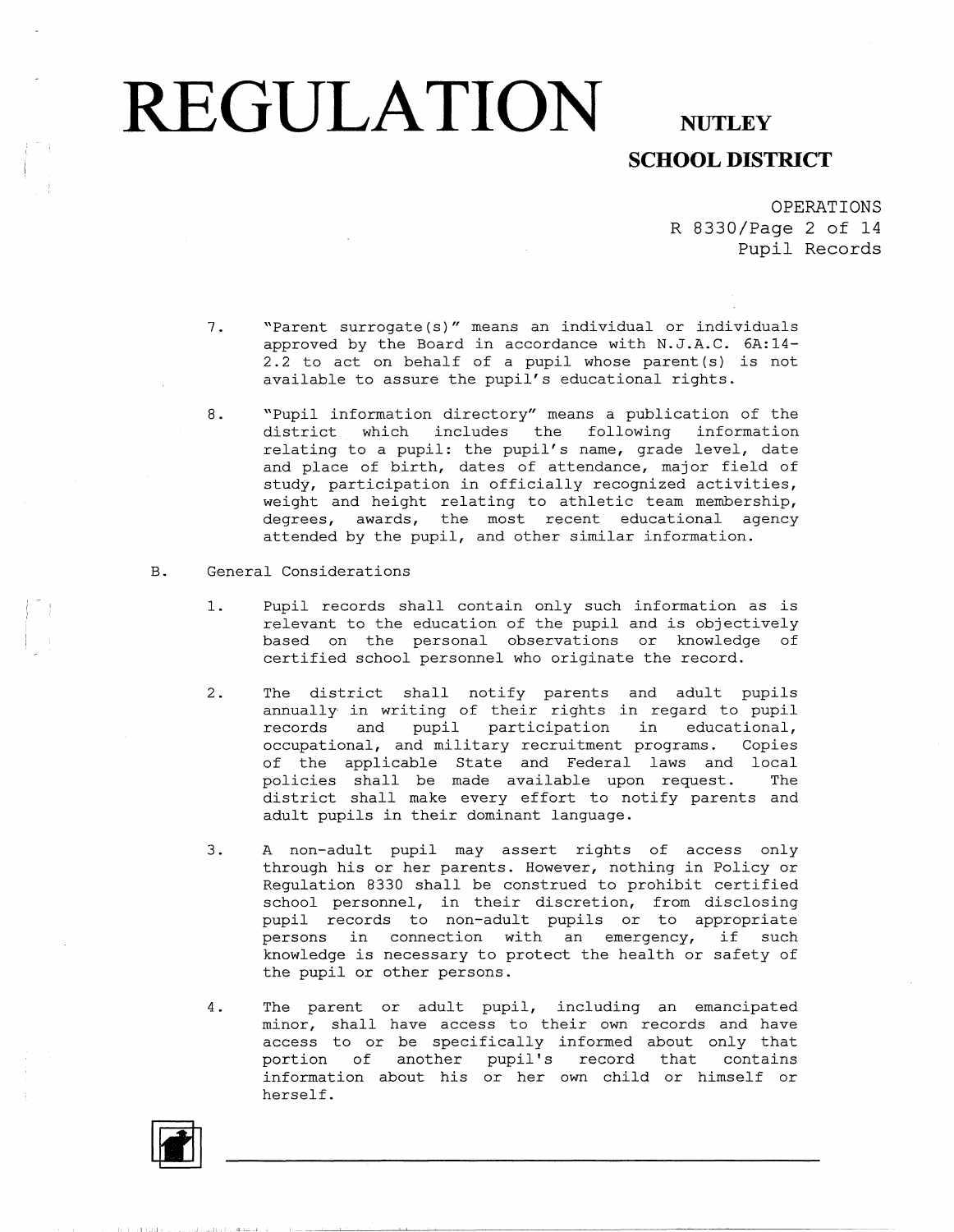## **SCHOOL DISTRICT**

OPERATIONS R 8330/Page 3 of 14 Pupil Records

- 5. The Superintendent or designee shall require all permitted pupil records of currently enrolled pupils to be reviewed annually by certified school personnel to determine the education relevance of the material contained therein. The reviewer shall cause data no longer descriptive of the pupil or educational program to be deleted from the records except that prior notice shall be given for classified pupils in accordance with N.J.A.C. 6A:14, Special Education. Such information shall be disposed of and not be recorded elsewhere. No record of any such deletion shall be made.
- 6. No liability shall be attached to any member, officer, or employee of the Board of Education permitting access or furnishing pupil records in accordance with Department of Education rules.
- 7. When the parent's or adult pupil's dominant language is not English or the parent or adult pupil is deaf, the district shall provide interpretation of the pupil's records in the dominant language of the parents or adult pupil.
- 8. Pupil health records shall be maintained separately from other pupil records and handled, according to the requirements of N.J.A.C. 6A:32-7.1, until such time as graduation or termination whereupon the health history and immunization record shall be removed from the pupil's health record and placed in the pupil's mandated record.
- C. School Contact Directory
	- 1. The district shall compile and maintain, but need not publish, a school contact directory for official use, which is separate and distinct from the pupil information directory.
		- a. School personnel shall provide information from the school contact directory for official use only to judicial and law enforcement personnel, and to medical personnel who are currently providing services to the pupil in question.
		- b. Upon request from a court, other judicial agency, law enforcement agency, or medical service provider who is currently providing services to the pupil in question, school personnel shall promptly verify the enrollment of a pupil and provide the requester

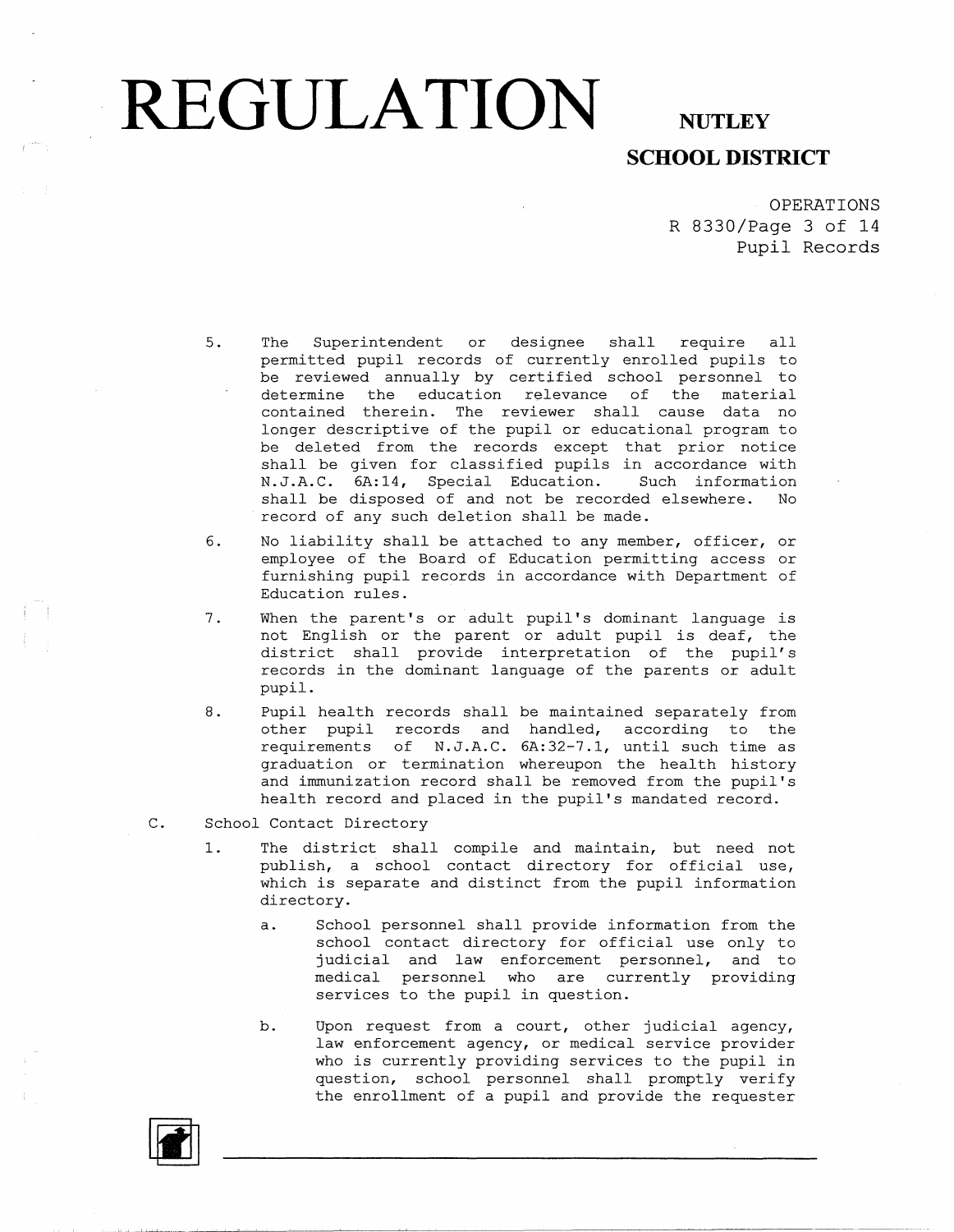### **SCHOOL DISTRICT**

OPERATIONS R 8330/Page 4 of 14 Pupil Records

with all the information about that pupil that is contained in the school contact directory for official use.

- 2. In order for a parent or adult pupil to exclude any information from the school contact directory for official use, the parent or adult pupil shall notify the Superintendent or designee in writing on a form prescribed by the Commissioner of Education.
	- a. The form shall explain the purpose of the school contact directory for official use is to allow judicial, law enforcement, and medical personnel to contact the parent when necessary, and that the school contact directory for official use is only accessible by school, judicial, law enforcement, and medical personnel who are currently providing services to the pupil in question.
- D. Mandated and Permitted Pupil Records
	- 1. Mandated pupil records shall include the following:
		- a. The pupil's name, address, telephone number, date of birth, name of parent (s), gender, citizenship, standardized assessment and test answer sheets (protocol), grades, attendance, classes attended, grade level completed, and year completed;
		- b. Record of daily attendance;
		- c. Descriptions of pupil progress according to the system of pupil evaluation used in the school district;
		- d. History and status of physical health compiled in accordance with State regulations, including results of any physical examinations given by qualified school district employees;
		- e. Records pursuant to rules and regulations regarding the education of pupils with disabilities; and
		- f. All other records required by the State Board of Education.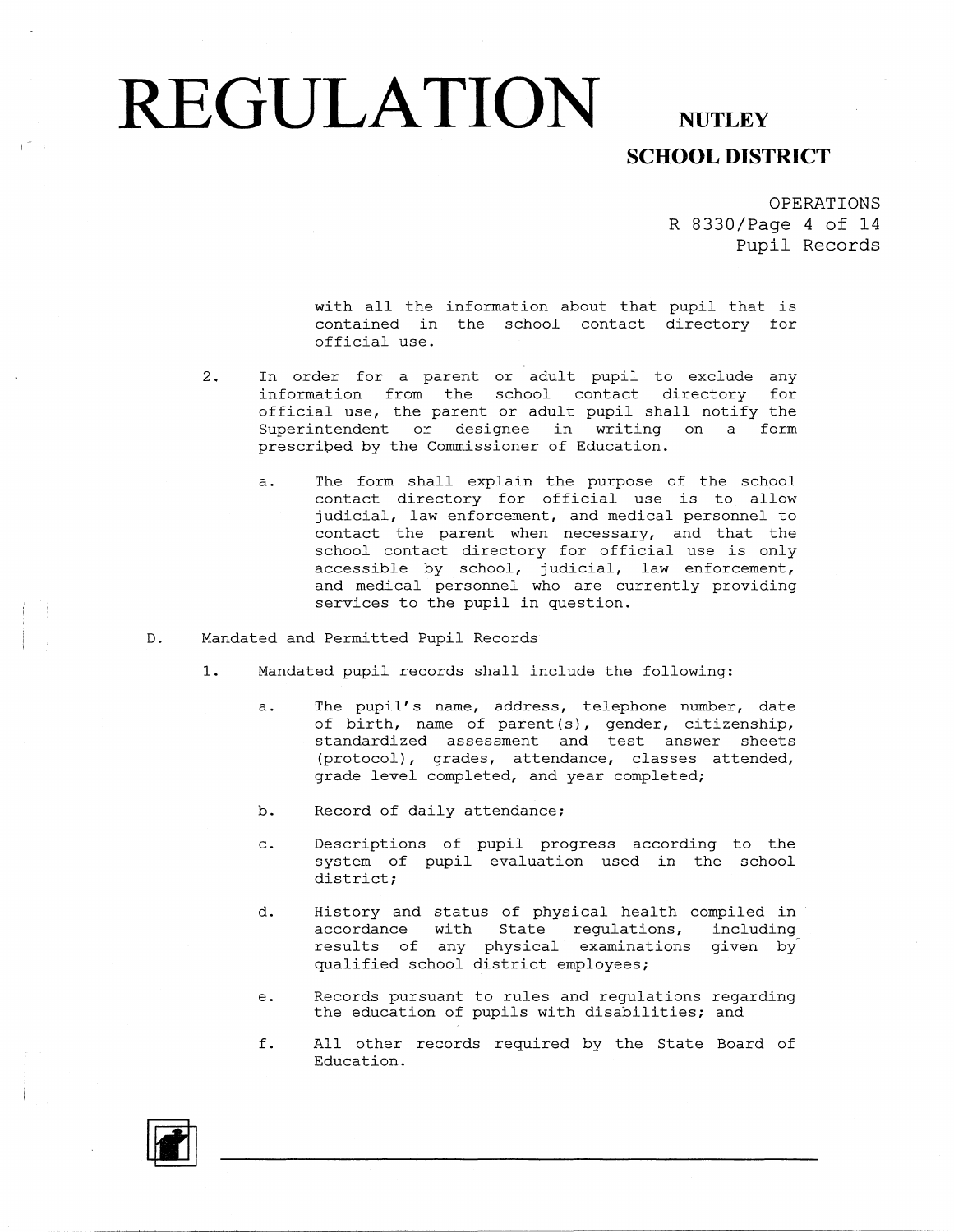## **SCHOOL DISTRICT**

OPERATIONS R 8330/Page 5 of 14 Pupil Records

- 2. Permitted pupil records are authorized by the Board to promote the pupil's educational welfare and include the following as authorized by this Board upon adoption of Policy and Regulation 8330. These records include, but may not be limited to:
	- a. Personally authenticated observations, assessments, ratings, and anecdotal reports recorded by teaching staff members in the performance of their professional responsibilities and intended for review by another person, provided the record is dated and signed by the originator. Information recorded solely as a memory aid for the originator becomes a pupil's record when it is reviewed by any other person, including a substitute;
	- b. Information, scores, and results obtained from standardized tests or by approved tests conducted. by professional personnel;
	- c. Educationally relevant information provided by the parent or adult pupil regarding the pupil's achievements or school activities;
	- d. Any correspondence with the pupil and/or the pupil's parents;
	- e. Driver education certificate;
	- f. Emergency notification form;
	- g. New pupil registration form;
	- h. Withdrawal or transfer form;
	- i. Change of schedule form;
	- j. Records of disciplinary infractions, penalties, and disciplinary hearings;
	- k. Records of the pupil's co-curricular and athletic activities and achievements;
	- 1. Class rank;
	- m. Awards and honors;

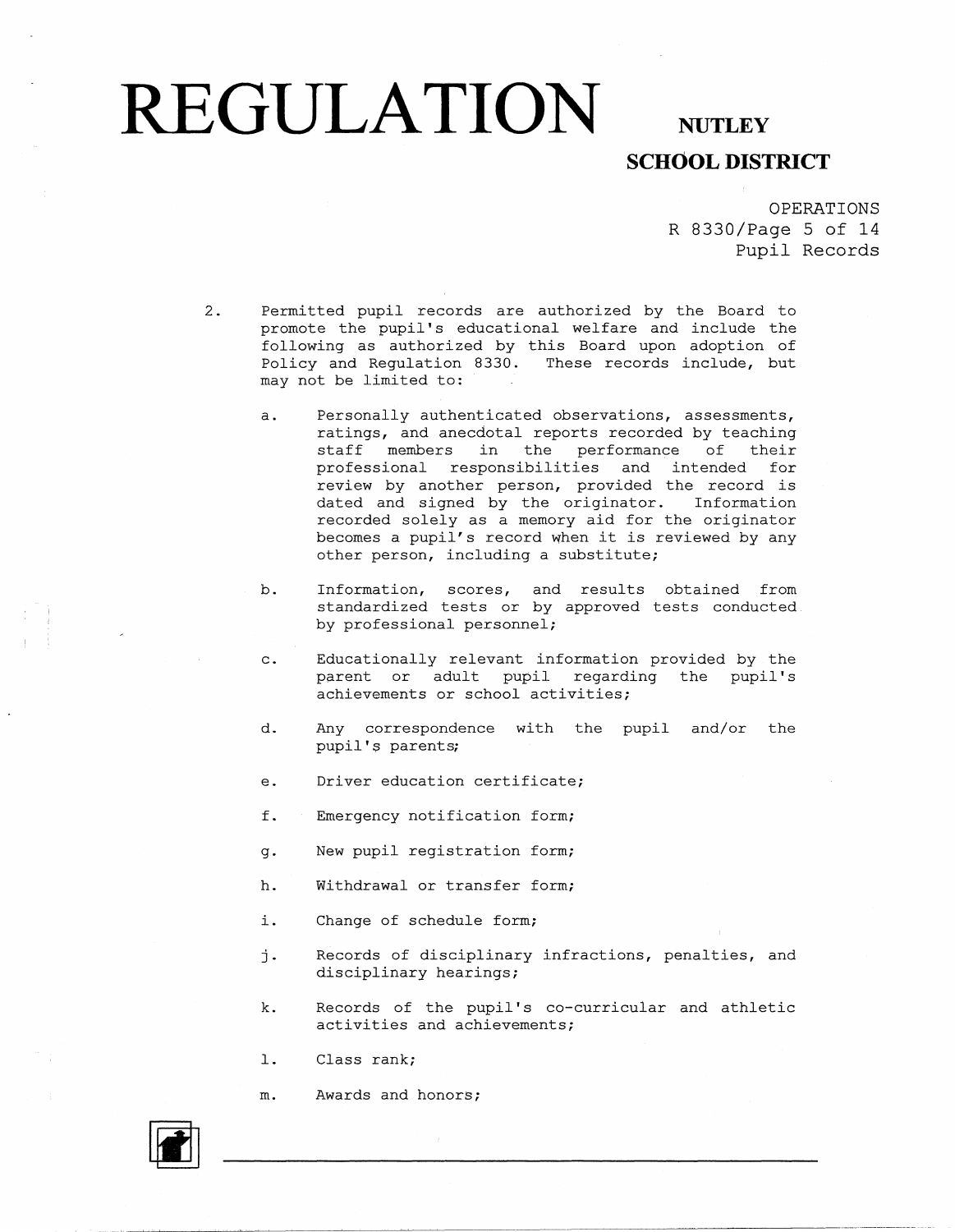### **SCHOOL DISTRICT**

OPERATIONS R 8330/Page 6 of 14 Pupil Records

- n. Notations of additional records maintained in a separate file;
- o. The statement from a pupil's parent or adult pupil regarding a contested portion of the record;
- p. Entries indicating review of the file by an authorized person.
- E. Maintenance and Security of Pupil Records
	- 1. The Superintendent or designee shall be responsible for the security of pupil records maintained in the school district. Policy and Regulation 8330 assures that access to such records is limited to authorized persons.
	- 2. Records for each individual pupil shall be maintained in a central file at the school attended by the pupil. When records are maintained in different locations, a notation in the central file as td where other such records may be found is required.
	- 3. Pupil health records shall be maintained and located in a locked cabinet or room in the school building or complex which the pupil is assigned. Records kept in electronic form shall be both accessible and secure. Pupil health records shall be maintained separately from other pupil records, until such time as graduation or termination whereupon the health history and immunization record shall be removed from the pupil's health record and ,placed in the pupil's mandated record. Records shall be accessible during the hours in which the school program is in operation.
	- 4. Security blocks will be installed for records stored in computerized systems to protect against securi violations of the records stored therein. To guare against the loss of pupil records, the district shall maintain an updated hard copy and backup versions of pupil records.
	- 5. Mandated pupil records required as part of programs established through State administered entitlement or discretionary funds from the U.S. Department of Education shall be maintained for a period of five years after graduation, termination from the school district, or age

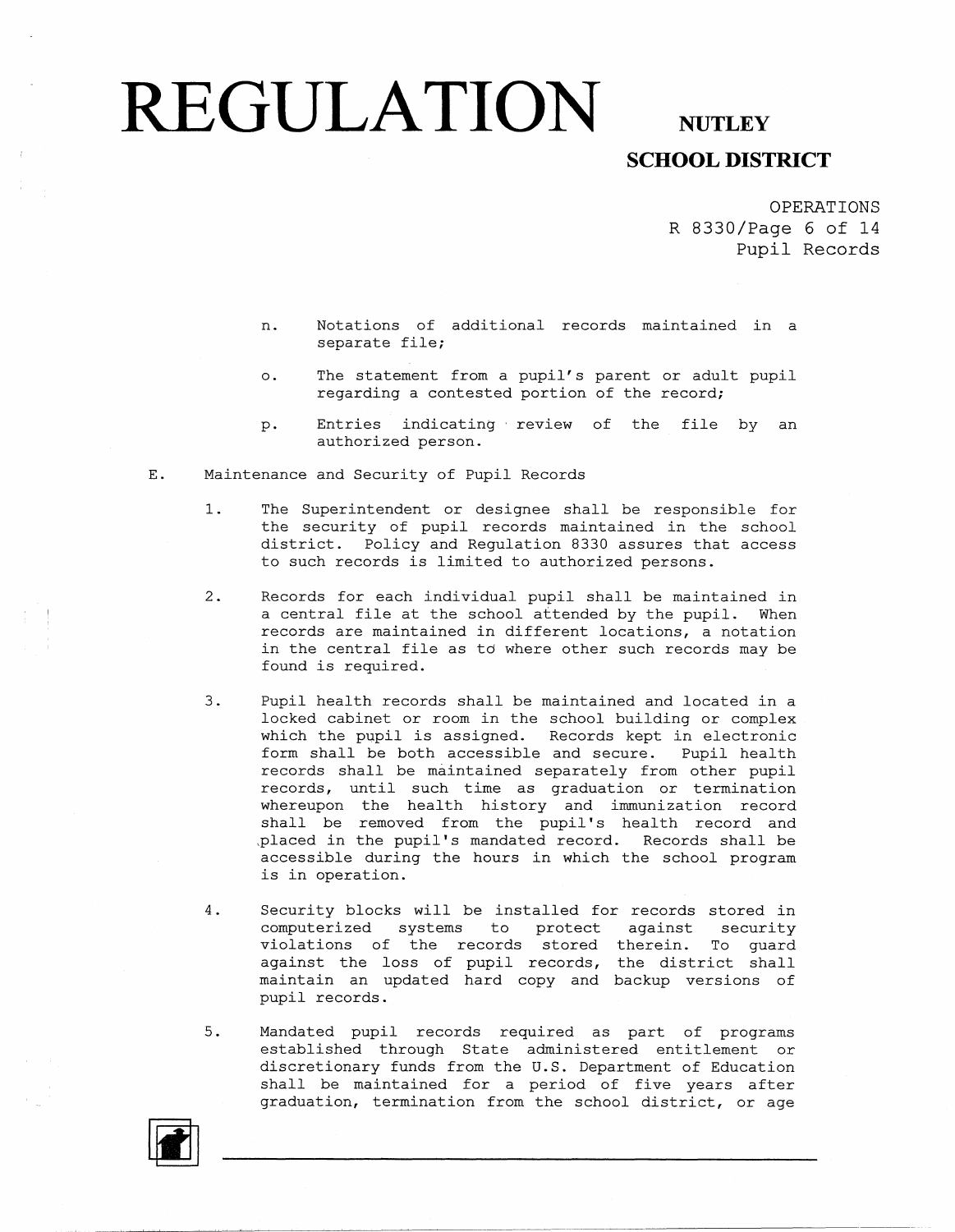## **SCHOOL DISTRICT**

OPERATIONS R 8330/Page 7 of 14 **Pupil** Records

23, whichever is longer, and shall be disposed of in accordance with N.J.S.A. 47:3-15 et seq.

- 6. Any district internet website shall not disclose any personally identifiable information about a pupil, in accordance with N.J.S.A. lBA:36-35.
- F. Access to Pupil Records
	- 1. The district shall control access to, disclosure of, and communication regarding information contained in pupil health records to assure access only to those persons under the conditions permitted by Federal and State statute and regulations.
	- 2. The district will charge a reasonable fee for reproduction, not to exceed the schedule of costs set forth in N.J.S.A. 47:lA-2, provided that the cost does not effectively prevent the parents or adult pupils from exercising their rights under N.J.A.C. 6A:32-7 or under rules and regulations regarding pupils with disabilities.
	- 3. Access to and disclosure of a pupil's health record shall meet the requirements of the Family Education Rights and Privacy Act, 34 C.F.R. Part 99 (FERPA).
- G. Authorized Organizations, Agencies, and Persons with Access to Pupil Records

Access shall include only the following:

-------------------- - ---- -----------

- 1. A pupil who has the written permission of a parent and the parent of a pupil under the age of eighteen whether or not the child resides with that parent except per N.J.S.A. 9:2-4;
	- (a) the place of residence shall not be disclosed; and
	- (b) access shall not be provided if denied by a court.
- 2. Pupils at least sixteen years of age who are terminating their education in the district because they will graduate secondary school at the end of the term or no longer plan to continue their education.

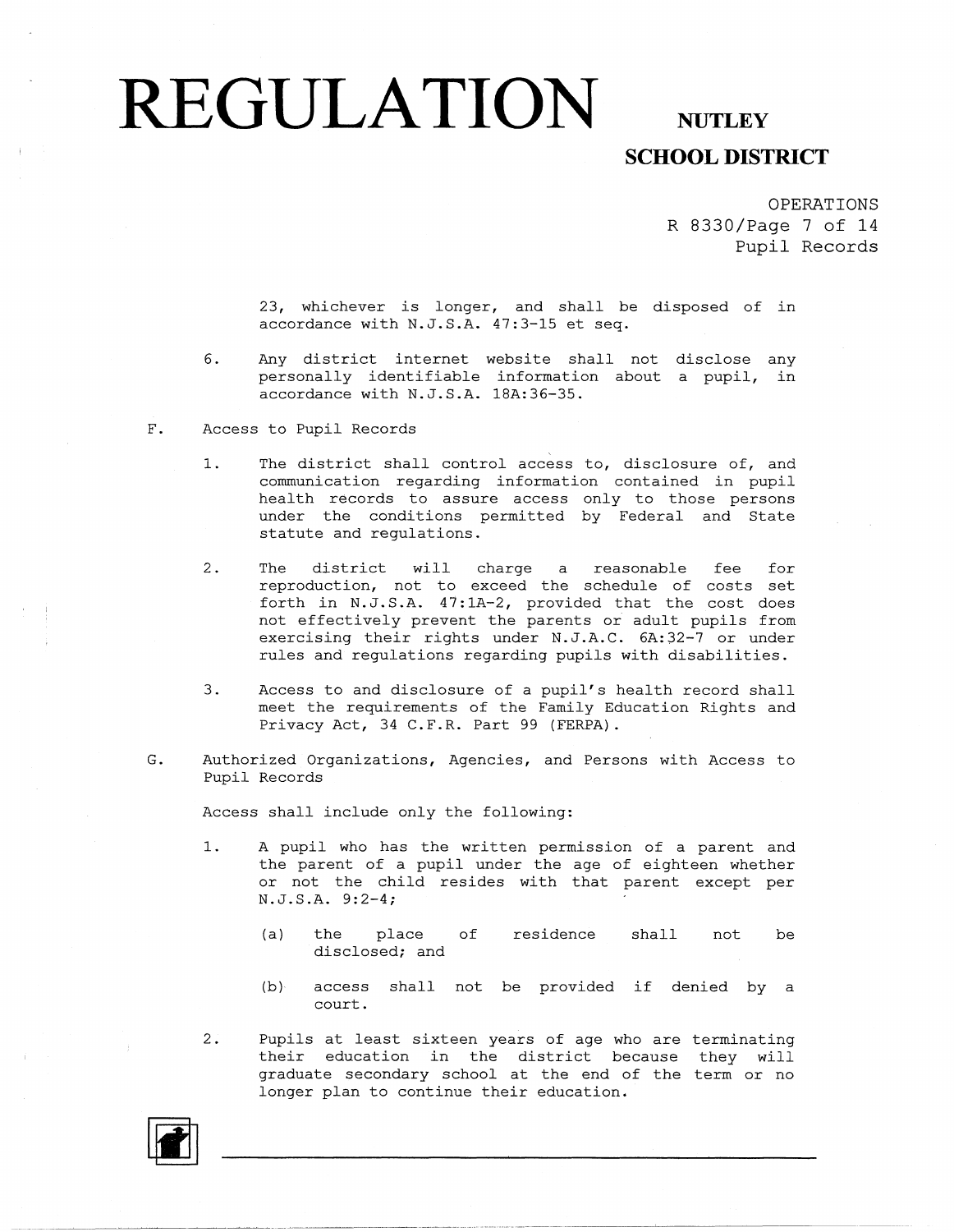## **SCHOOL DISTRICT**

**OPERATIONS** R 8330/Page 8 of 14 Pupil Records

- 3. The adult pupil and the pupil's parent who has the written permission of such pupil, except that the parent shall have access without consent of the pupil as long as the pupil is financially dependent on the parent and enrolled in the public school system or if the pupil has been declared legally incompetent by a court of appropriate jurisdiction. The parent of the financia dependent adult pupil may not disclose information contained in the adult pupil's record to a second or third party without the consent of the adult pupil.
- 4. Certified school district personnel who have assigned educational responsibility for the pupil shall have access to the general pupil record, but not to the pupi health record, except under conditions permitted in N.J.A.C. 6A:16-1.5.
- 5. Certified educational personnel who have assigned educational responsibility for the pupil and who are employed by agencies listed below shall have access to the general pupil record, but not to the pupil health record except under conditions permitted in N.J.A.C. 6A:16-1.5:
	- a. An approved private school for the disabled;
	- b. A State facility;
	- c. Accredited nonpublic schools in which pupils with educational disabilities have been placed according to N.J.S.A. lSA:46-14; or
	- d. Clinics and agencies approved by the Department of Education.
- 6. In order to fulfill its legal responsibility as a Board, the Board has access through the Superintendent or designee to information contained in a pupil's record. Information shall be discussed in executive session unless otherwise requested by the parent or adult pupil.
- 7. Secretarial and clerical personnel under the direct supervision of certified school personnel shall be permitted access to those portions of the record to the extent that is necessary for the entry and recording of

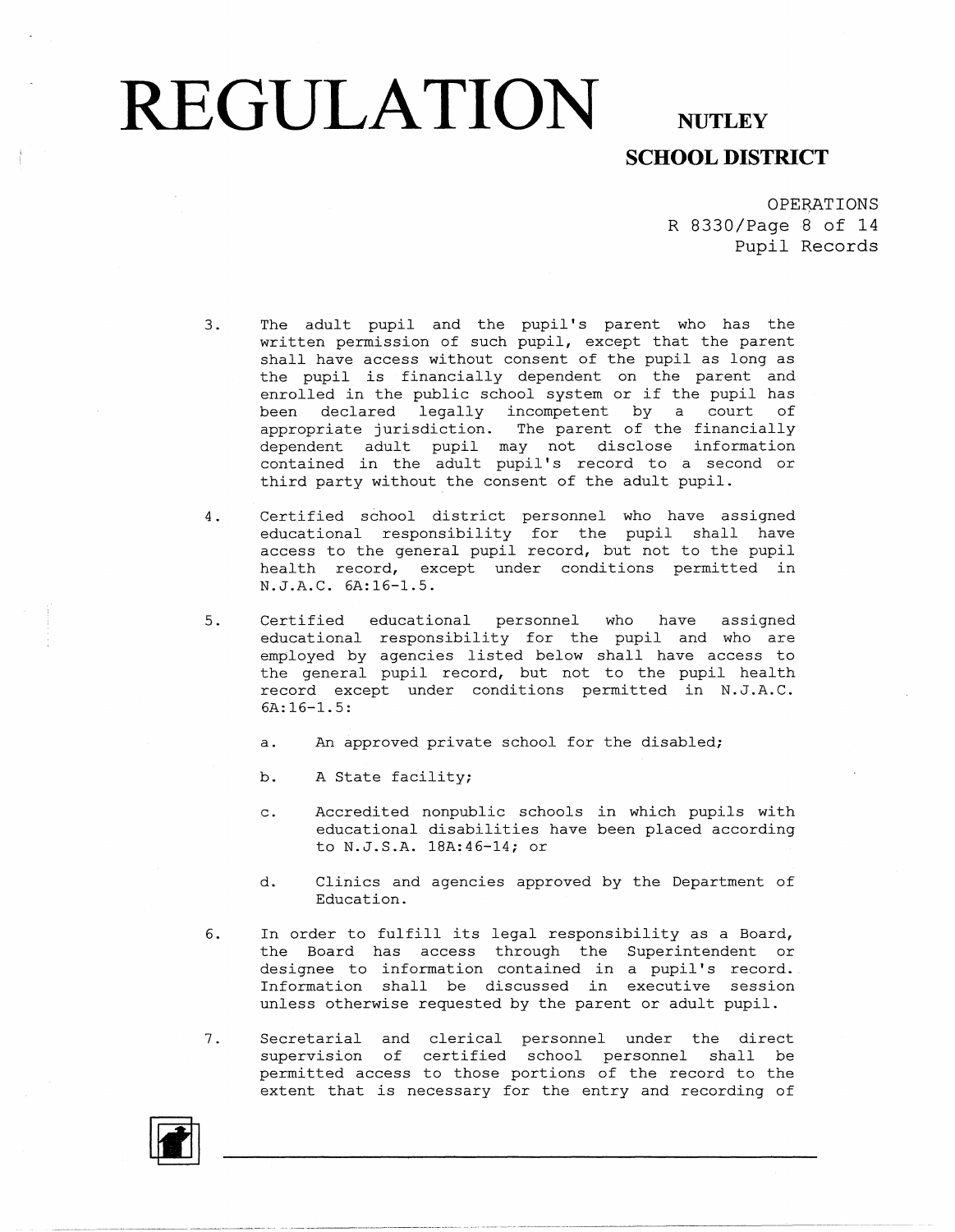## **SCHOOL DISTRICT**

OPERATIONS R 8330/Page 9 of 14 Pupil Records

data and the conducting of routine clerical tasks. Access shall be limited only to those pupil files which such staff are directed to enter or record information and shall cease when the specific assigned task is completed.

- 8. Accrediting organizations in order to carry out their accrediting functions.
- 9. The Commissioner of Education and members of the New Jersey Department of Education staff who have assign responsibility which necessitates the review of sucl records.
- 10. Officials of other district Boards of Education within the State of New Jersey or other educational agencies or institutions where the pupil is placed, registered, or seeks to enroll subject to the following conditions:
	- a. Original mandated pupil records school districts have been directed to compile by New Jersey statute, regulation, or authorized administra directive shall be forwarded to the receiv: school district with written notification to the parent or adult pupil;
	- b. Original permitted pupil records which the Board has required shall be forwarded to the receiving school district only with the written consent of the parent or adult pupil except where a formal sending-receiving relationship exists between the school districts;
	- c. All records to be forwarded, including disciplinary records as specified in N.J.S.A. 18A:36-19(a), shall be sent to the Superintendent or designee of the school district to which the pupil has transferred within ten school days after the transfer has been verified by the requesting school district;
	- d. The Superintendent or designee shall request all pupil records in writing from the school district of last attendance within two weeks from the date that the pupil enrolls in the new school district;

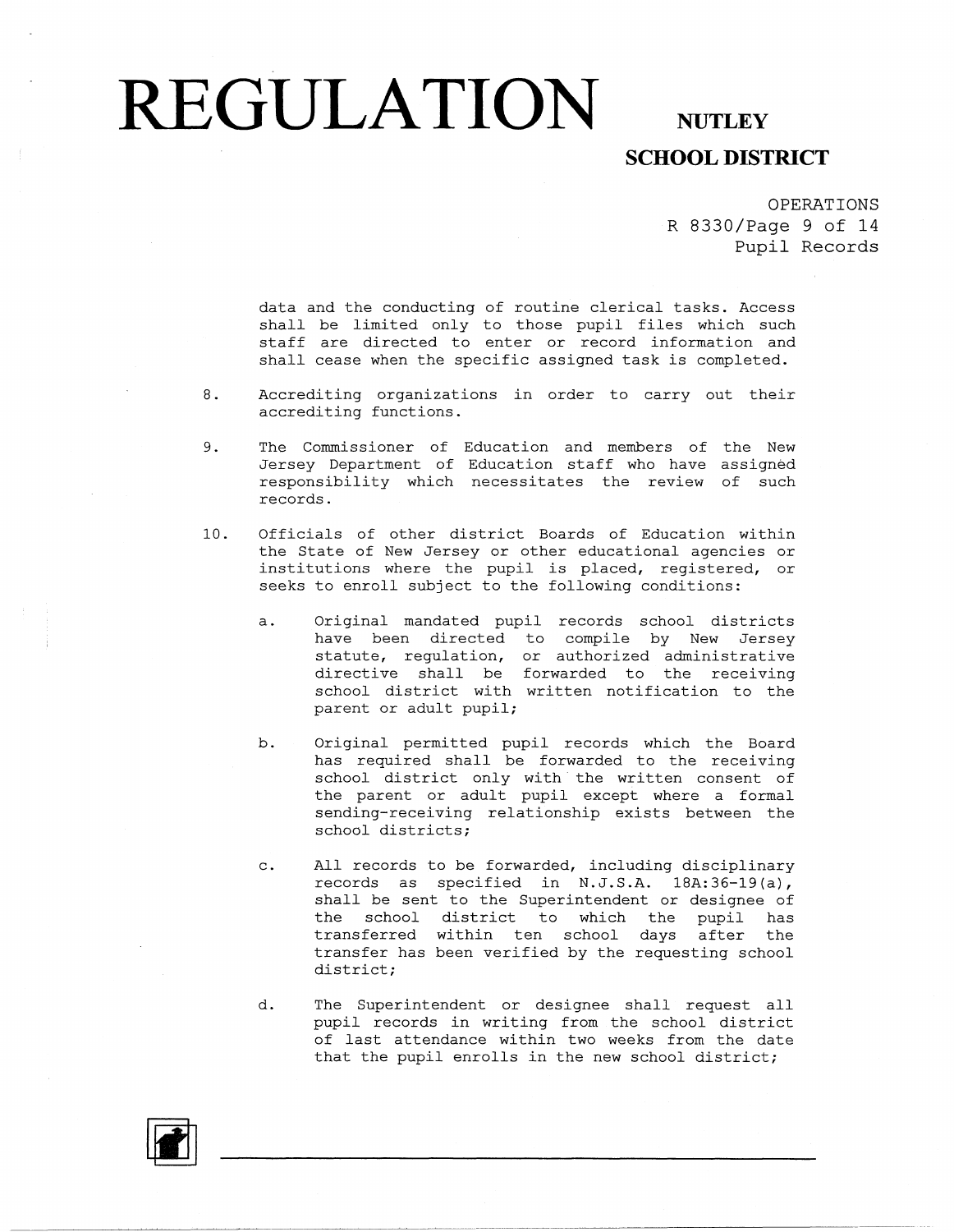### **SCHOOL DISTRICT**

OPERATIONS R 8330/Page 10 of 14 Pupil Records

- e. The Superintendent or designee of the school district of last attendance shall upon request, provide a parent (s) or an adult pupil with a copy of the records disclosed to other educational agencies or institutions; and
- f. Proper identification, such as a certified copy of the pupil's birth certificate, shall be requested at the time of enrollment in a new school district.
- 11. Officials of the United States Department of Education who have assigned responsibilities which necessitate review of such records.
- 12. Officers and employees of a State agency who are responsible for protective and investigative services for pupils referred to that agency, pursuant to N.J.S.A. 9:6- 8.40. Wherever appropriate, the district shall ask such State agency for its cooperation in sharing the findings of the investigation.
- 13. Organizations, agencies, and persons from outside the school if they have the written consent of the parent or adult pupil, except that these organizations, agencies, and persons shall not transfer pupil record information to a third party without the written consent of the parent or adult pupil.
- 14. Organizations, agencies, and individuals outside the school, other than those specified in N.J.A.C. 6A:32- 7 .5 (e), upon the presentation of a court order.
- 15. Bona fide researchers who explain in writing, in advance to the Superintendent, the nature of the research project and the relevance of the records sought and who satisfy the Superintendent or designee that the records are to be used under strict conditions of anonymity and confidentiality. Such assurance shall be received in writing by the Superintendent prior to the release of information to the researcher.

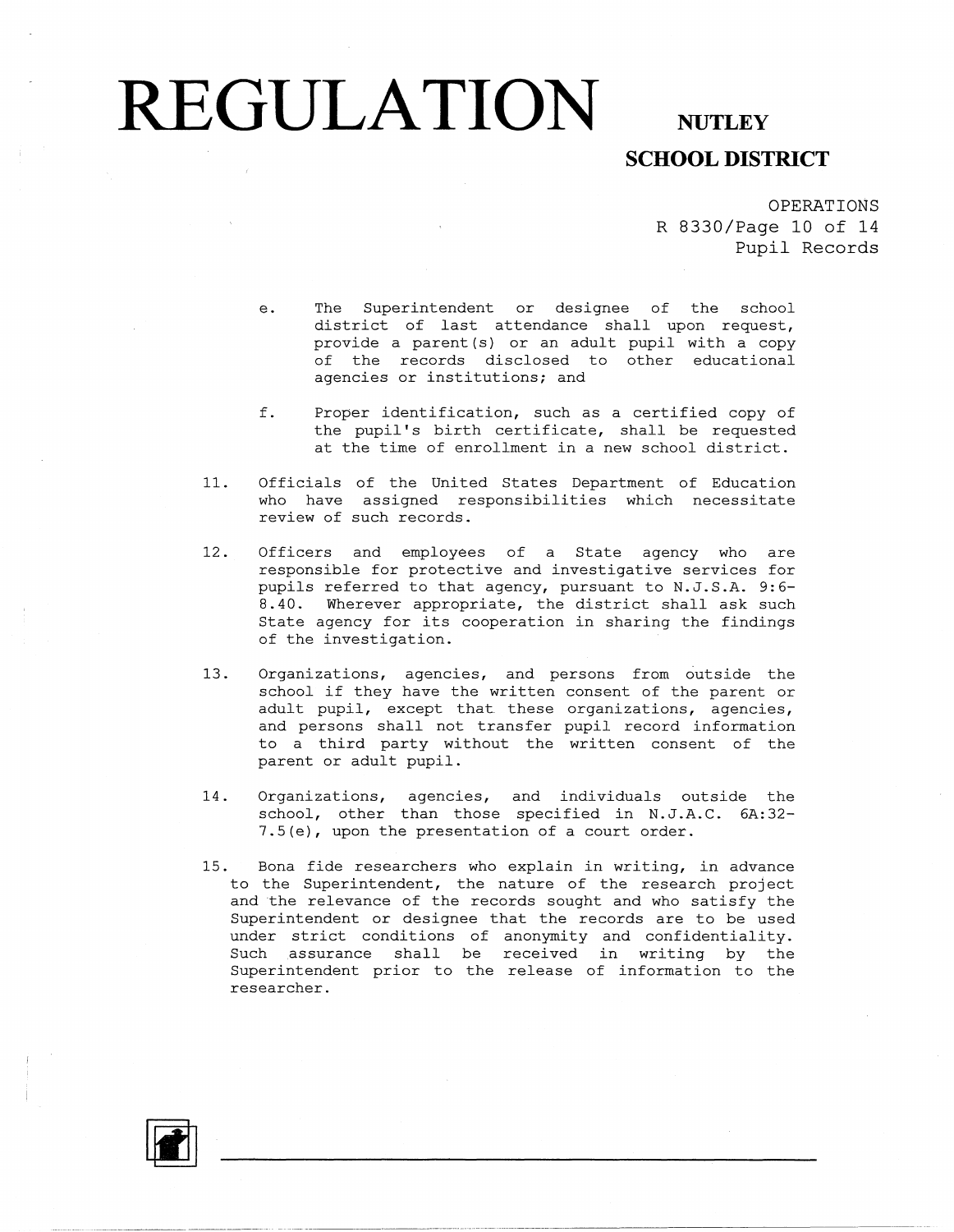# **REGULATION**

## **NUTLEY SCHOOL DISTRICT**

OPERATIONS R 8330/Page 11 of 14 Pupil Records

#### H. Conditions for Access to Pupil Records

All authorized organizations, agencies, and persons with access to pupil records shall have access to the records of a pupil subject to the following conditions:

- 1. No pupil record shall be altered or disposed of during the time period between a request to review the record and the actual review of the record.
- 2. Authorized organizations, agencies, and persons from outside the school whose access requires the consent of parents or adult pupils shall submit their request in writing together with any required authorization, to the Superintendent or designee.
- 3. The Superintendent or designee shall be present during the period of inspection to provide interpretation of the records where necessary and to prevent their alteration, damage, or loss. In every instance of inspection of pupil records by persons other than parents, pupil, or individuals who have assigned educational responsibility for the individual pupil, an entry shall be made in the pupil's record of the names of persons granted access, the reason access was granted, the time, and circumstances of inspection, the records studied and the purposes for which the data will be used.
- 4. Unless otherwise judicially instructed, the district shall, prior to the disclosure of any pupil records to organizations, agencies, or persons outside the school district pursuant to a court order, give the parent or adult pupil at least three days' notice of the name of the requesting agency and the specific records requested. Such notification shall be provided in writing if practicable. Only those records related to the specific purpose of the court order shall be disclosed'.
- 5. A record may be withheld from a parent of a pupil under eighteen or from an adult pupil only when the district obtains a court order or is provided with evidence that there is a court order revoking the right to access. Only that portion of the record designated by the court may be withheld. When the district has or obtains evidence of such court order, the parent or adult pupil shall be notified in writing within five days of his or her request that access to the record has been denied, and

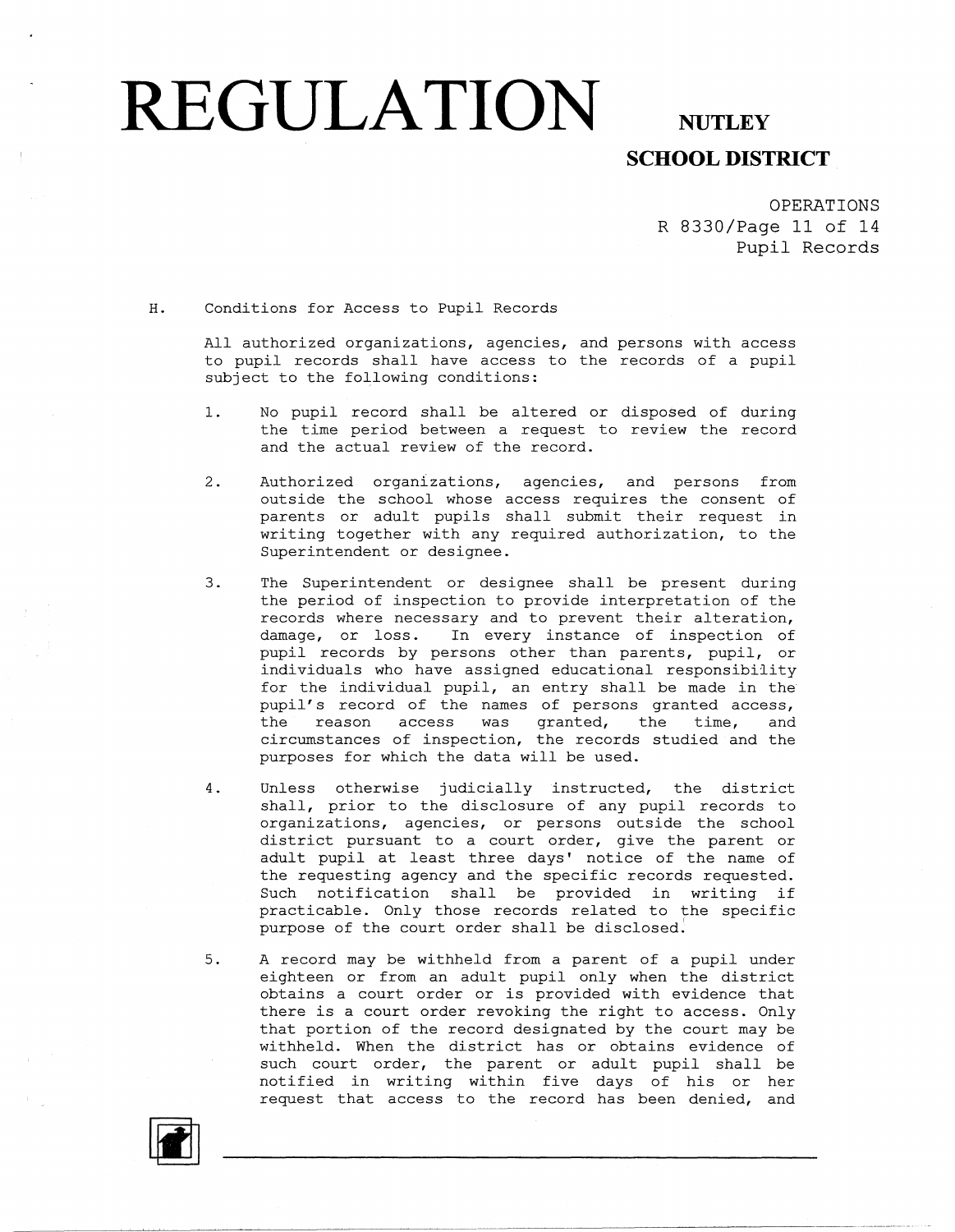## **SCHOOL DISTRICT**

OPERATIONS R 8330/Page 12 of 14 Pupil Records

that the person has the right to appeal this decision to the court issuing the order.

- I. Rights of Appeal for Parents and Adult Pupils
	- 1. Pupil records are subject to challenge by parents and adult pupils on grounds of inaccuracy, irrelevancy, impermissive disclosure, inclusion of improper information, or denial of access to organizations, agencies, and persons. The parent or adult pupil may seek to: expunge inaccurate, irrelevant, or otherwise improper information from the pupil's record; insert additional data as well as reasonable comments as to the meaning and/or accuracy of the records; and/or request an immediate stay of disclosure pending final determination of the challenge procedure as described in N.J.A,C. 6A:32-7.7.
	- 2. To request a change in the record or to request a stay of disclosure pending final determination of the challenged procedure, the process shall be as follows:
		- a. A parent or adult pupil shall notify the Superintendent in writing of the specific issues relating to the pupil's record.
		- b. Within ten days of notification, the Superintendent or designee shall notify the parent or adult pupil of the school district's decision.
		- c. If the school district disagrees with the request, the Superintendent or designee shall meet with the parent or adult pupil to revise the issues set forth in the appeal.
		- d. If the matter is not satisfactorily resolved, the parent or adult pupil may appeal this decision either to the Board of Education or the Commissioner of Education within ten days.
		- e. If appeal is made to the Board of Education, a decision shall be rendered within 20 days. The decision of the Board may be appealed to the Commissioner pursuant to N,J.S.A. 18A:6-9 and N.J.A.C. 6A:4, Appeals.

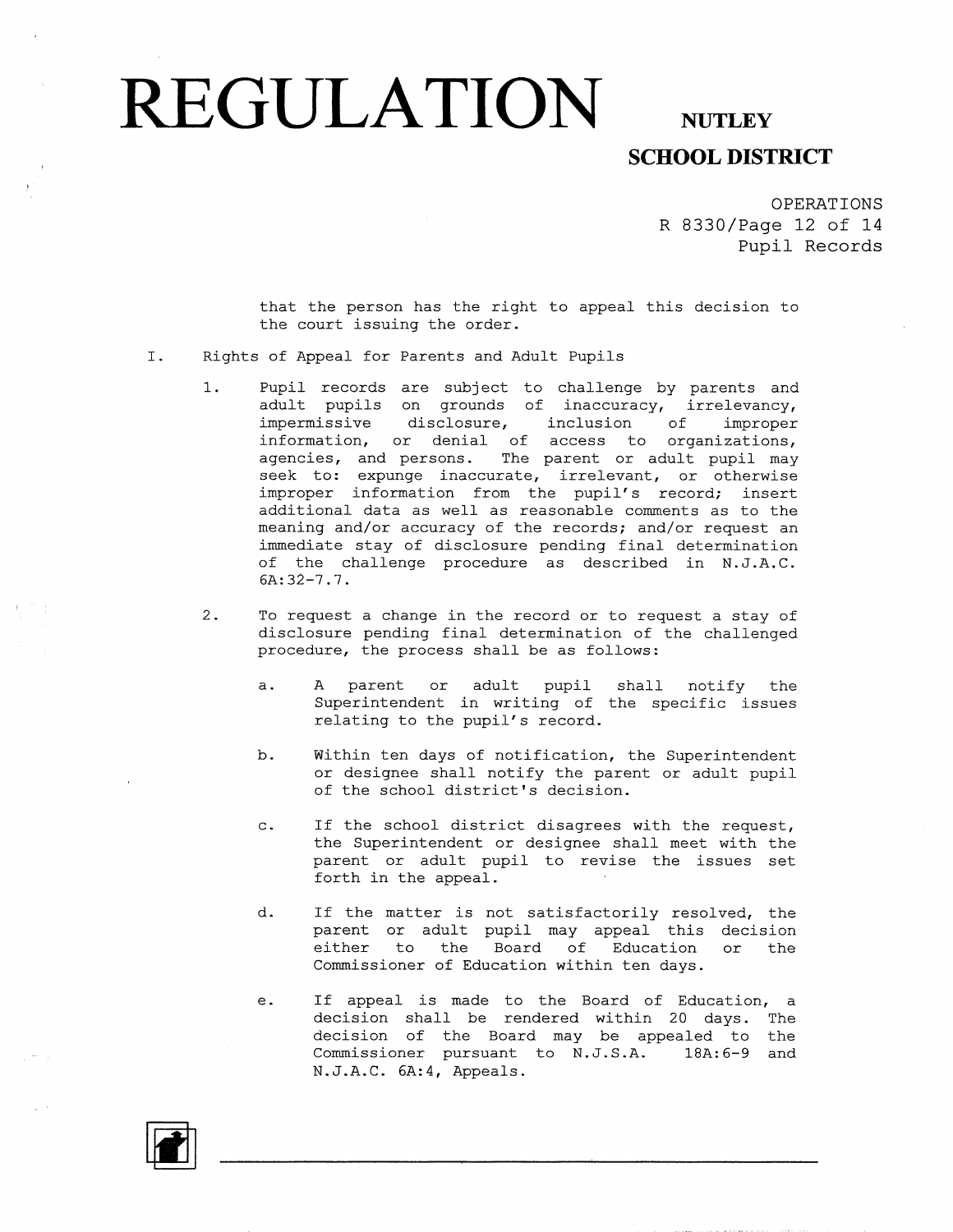## **SCHOOL DISTRICT**

OPERATIONS R 8330/Page 13 of 14 Pupil Records

- f. At all stages of the appeal process, the parent or adult pupil shall be afforded a full and fair opportunity to present evidence relevant to the issue. A record of the appeal proceedings and outcome shall be made a part of the pupil's record with copies made available to the parent or adult pupil.
- 3. Appeals relating to the records of pupils with disabilities shall be processed in accordance with the requirements above.
- 4. Regardless of the outcome of any appeal, a parent or adult pupil shall be permitted to place a statement in the pupil's record commenting upon the information in the pupil's record or setting forth any reasons for disagreement with the decision of the agency.
	- a. Such statements shall be maintained as part of the pupil's record as long as the contested portion of the record is maintained. If the contested portion of the record is disclosed to any party, the statement commenting upon the information shall also be disclosed to that party.
- J. Retention and Disposal of Pupil Records
	- 1. A pupil's record is considered to be incomplete and not subject to the provisions of the Destruction of Public Records Law, N.J.S.A. 47:3-15 et seq., while the pupil is enrolled in the school district.
		- a. The school district shall retain the pupil's health record and the health history and immunization record according to the School District Records Retention Schedule, as determined by the New Jersey State Records Committee.
	- 2. Pupil records of currently enrolled pupils, other than the records that must be maintained for one hundred years as described in 6. below, may be disposed of after the information is no longer necessary to provide educational services to a pupil.
		- a. Such disposition shall be accomplished only after written parental or adult pupil notification and